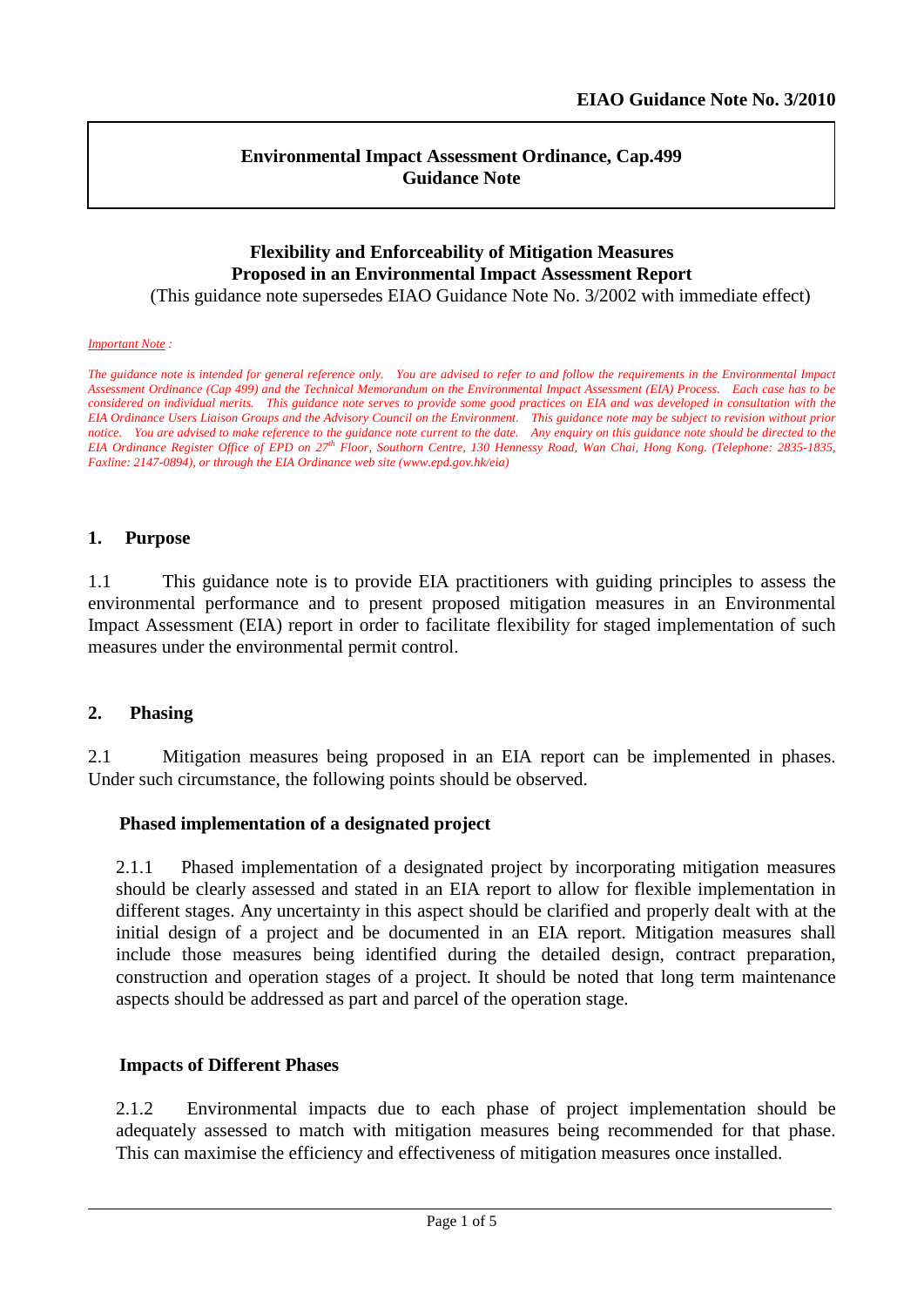## **Timing**

2.1.3 Timing for implementation of mitigation measures, whether in one go or in phases, should be clearly specified in an EIA report as far as practicable. For example, if an EIA report recommends that a temporary noise barrier will be installed to mitigate the construction noise impact of a particular section of a road project, the report should specify the time and location details as far as practicable.

## **Different Scenarios**

2.1.4 In some cases, an environmental impact might vary under different stages/situations/scenarios of a project. A mitigation measure being found adequate to ameliorate a specific impact might not be sufficient to address the impact at another stage/situation/scenario. Different packages of mitigation measures can be developed in order to deal with different scenarios. It will certainly enhance flexibility of the EPD in exercising control through the environmental permit system if packages of measures have been adequately identified in an EIA report under different implementation scenarios. An assessment could build in extra flexibility by using "if-then" statements to link the scenario(s) and relevant mitigation measures, so as to expand different possible options for a project implementation.

# **3. Preventiveability, Flexibility and Enforceability**

3.1 Irrespective of whether mitigation measures will be implemented in one go or in phases, a package of mitigation measures should be reasonable, practical and possess the following characteristics.

### **Preventiveability**

3.1.1 The primary purpose of mitigation measures is to prevent/pre-empt environmental problems, and not just to rectify problems after their occurrence. Priority consideration should be given to avoid, pre-empt and prevent adverse environmental consequences.

### **Flexibility**

3.1.2 As an EIA study is conducted in an early stage of project planning, changes are expected throughout a project life cycle. Flexible mitigation measure proposals being included in an EIA report would help to avoid unnecessary delay due to the need for further assessment.

3.1.3 Mitigation measures must be robust and credible. These measures might be scrutinized by members of the public when an EIA report is under public inspection.

### **Enforceability**

3.1.4 Mitigation measures should be specified in accordance with paragraph 6.7 of Annex 20 of the Technical Memorandum on EIA Process. The enforceability of proposed measures should be checked against the following:

- (i) **What** mitigation measures will be implemented?
- (ii) **Who** will implement the measures?
- (iii) **When** will the measures be implemented?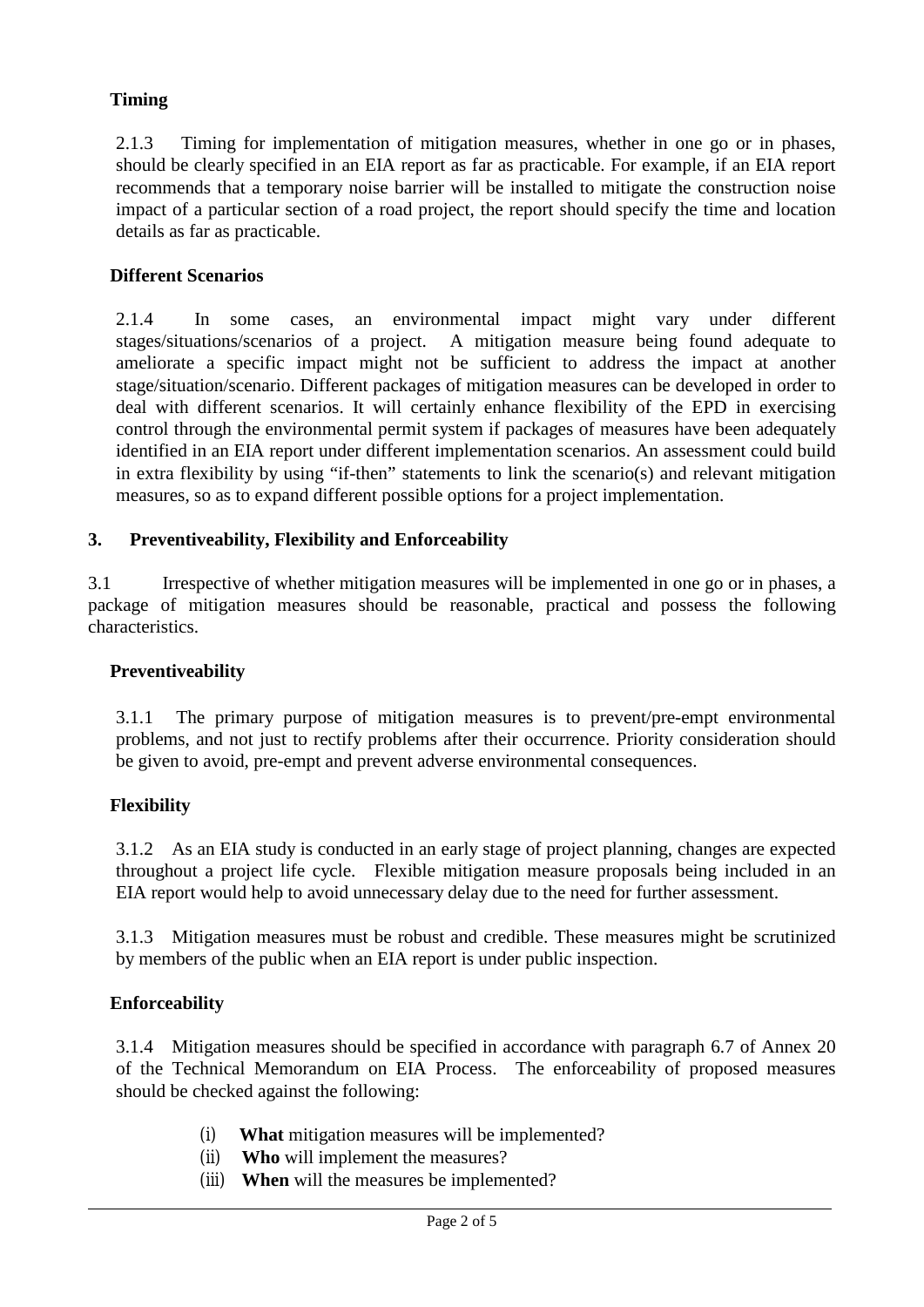- (iv) **Where** (i.e. at what locations) will the measures be implemented?
- (v) To **what** standards or requirements should these measures be implemented?

### **4. Implementation**

4.1 Mitigation measures being proposed in an EIA report may be implemented through one or more of the following channels. The details are provided in Table 1.

### **Explicit mitigation measures in EIA Report**

4.1.1 Mitigation measures should be adequately assessed and explicitly stated in an EIA report to facilitate future follow-up action during project implementation. A similar approach is expected to be adopted under the environmental permit system being enforced under the EIA Ordinance.

### **Situational description of mitigation measures in EIA Report**

4.1.2 As described in paragraph 2.1.4 above, the use of "if-then" statements to extend flexibility of mitigation measures could be considered in an EIA report to facilitate phased or scenario implementation of a designated project. Such scenarios should be explicitly evaluated in an EIA report for approval. A similar approach is expected to be adopted for compliance under the environmental permit system.

### **Design Audit**

4.1.3 In the case when information could only become available in subsequent design stages, a design audit mechanism can be adopted to audit subsequent proposal(s) and mitigation measures for meeting requirements under the Technical Memorandum of EIA Process. Under such circumstance, audit criteria should be clearly specified in an EIA report for approval. Thereafter, a design audit will be implemented to demonstrate environmental compliance under the environmental permit system.

### **Environmental Management System\***

4.1.4 An environmental management system being certified to an internationally accepted standard would ensure that a proper system will be put in place by a project proponent to effectively implement the mitigation measures in an EIA Report. The system helps to reduce a likelihood of exceedance of environmental limits or violations of environmental permit conditions. It also provides a mechanism for a project proponent to voluntarily commit to achieve more than those recommended in the EIA Report.

4.1.5 Other options satisfying the EIAO criteria and the considerations in section 3 of this note may also be considered.

*<sup>\* &</sup>quot;Environmental Management System is that part of the overall management system which includes organizational structure, planning activities, responsibilities, practices, procedures, processes and resources for developing, implementing, achieving, reviewing and maintaining the environmental policy." (definition quoted from international standard ISO 14001).*

For further guidance on setting up and implementation of EMS (to ISO 14001 standard), please visit EPD website *athttp://www.epd.gov.hk/epd/english/how\_help/tools\_ems/tools\_ems.html.*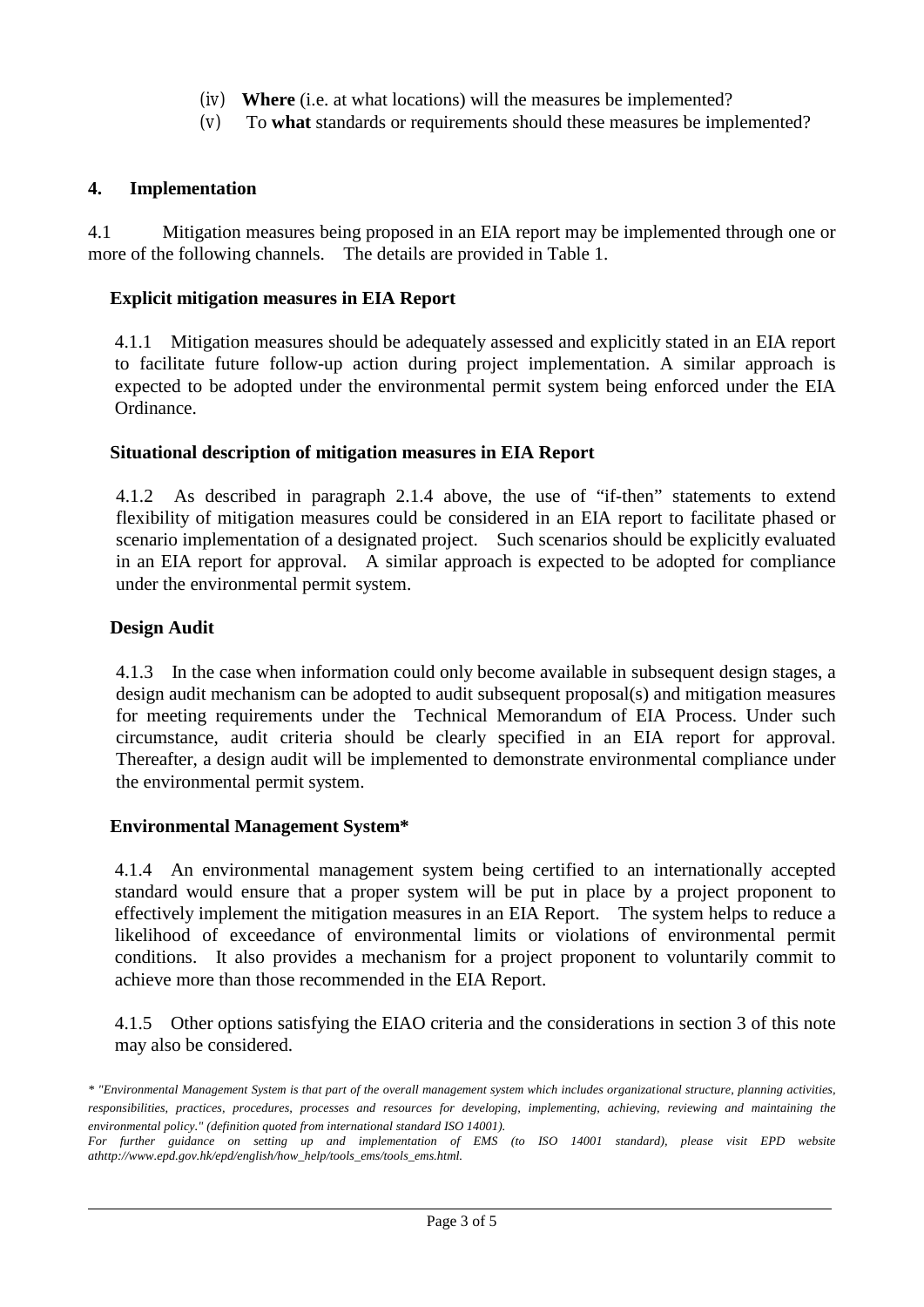Environmental Protection Department

Date of Issue : December 2010